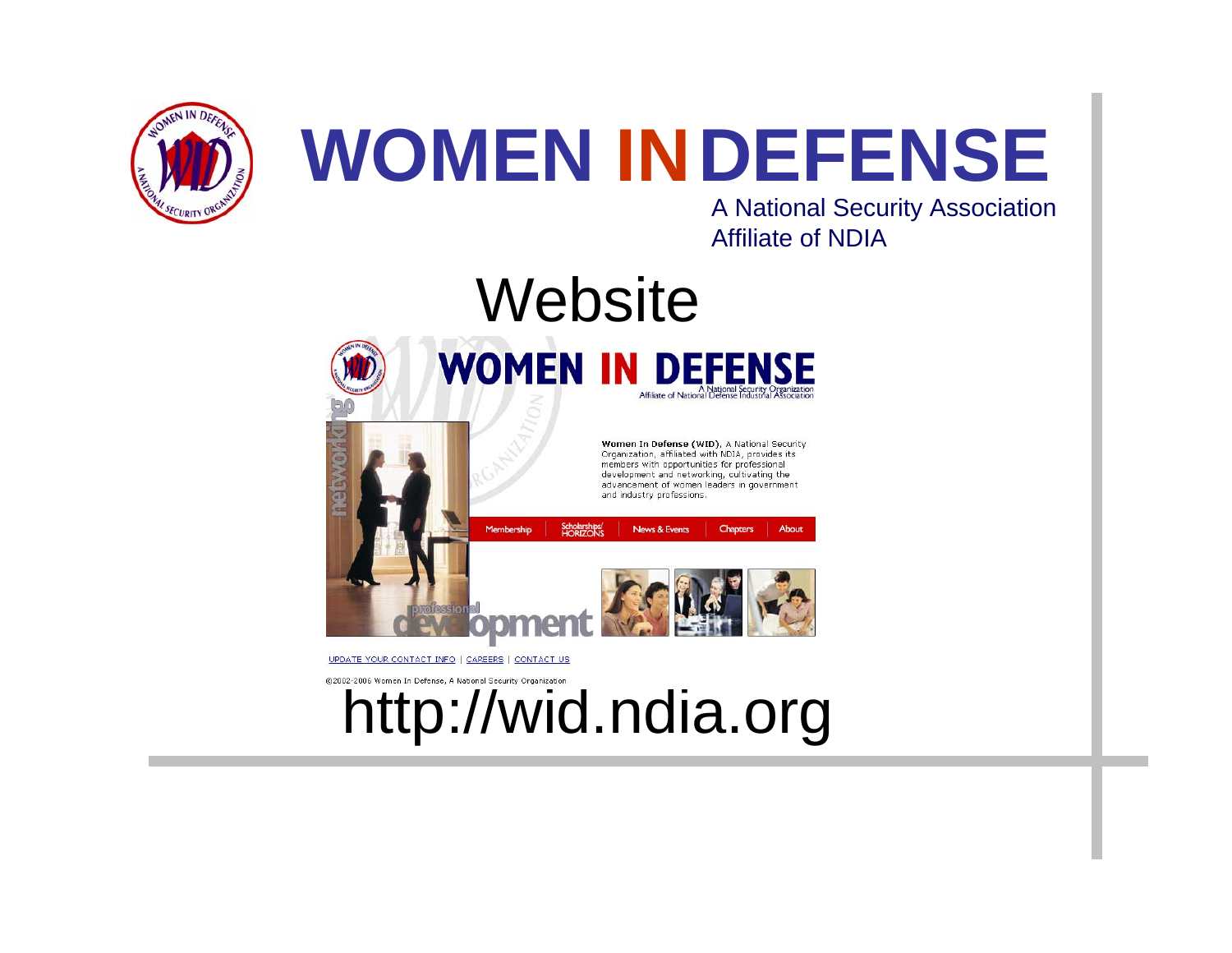

### MISSION:

- Professional Development
- **Networking**
- Advancement of Women Leaders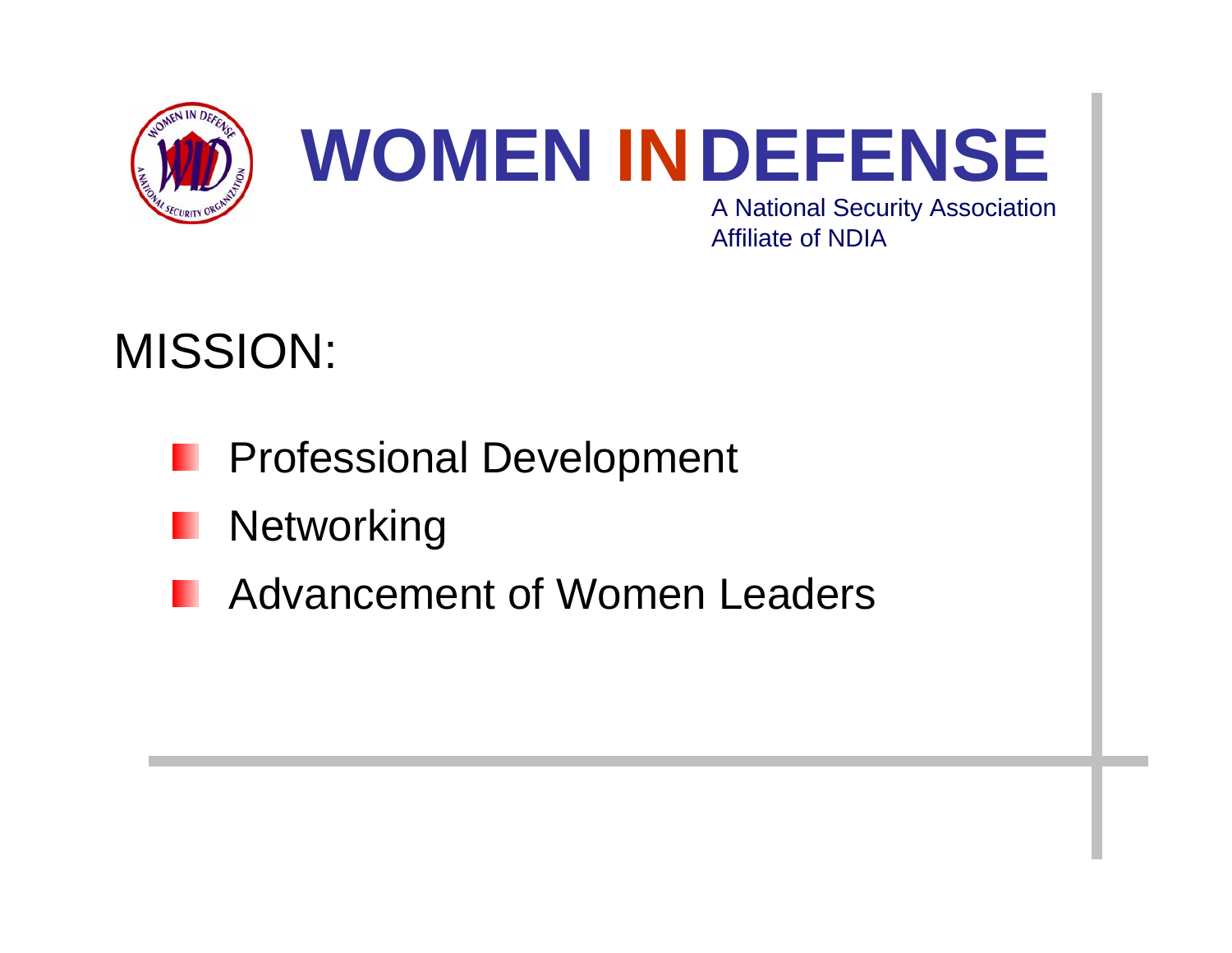

# **WOMEN INDEFENSE**

A National Security Association Affiliate of NDIA

### HISTORY:

- 1979 Beginnings H.
	- 1985 Incorporated
- 1995 Affiliated with ADPA
- 1997 Incorporated into NDIA
- 2004 Full Affiliation with NDIA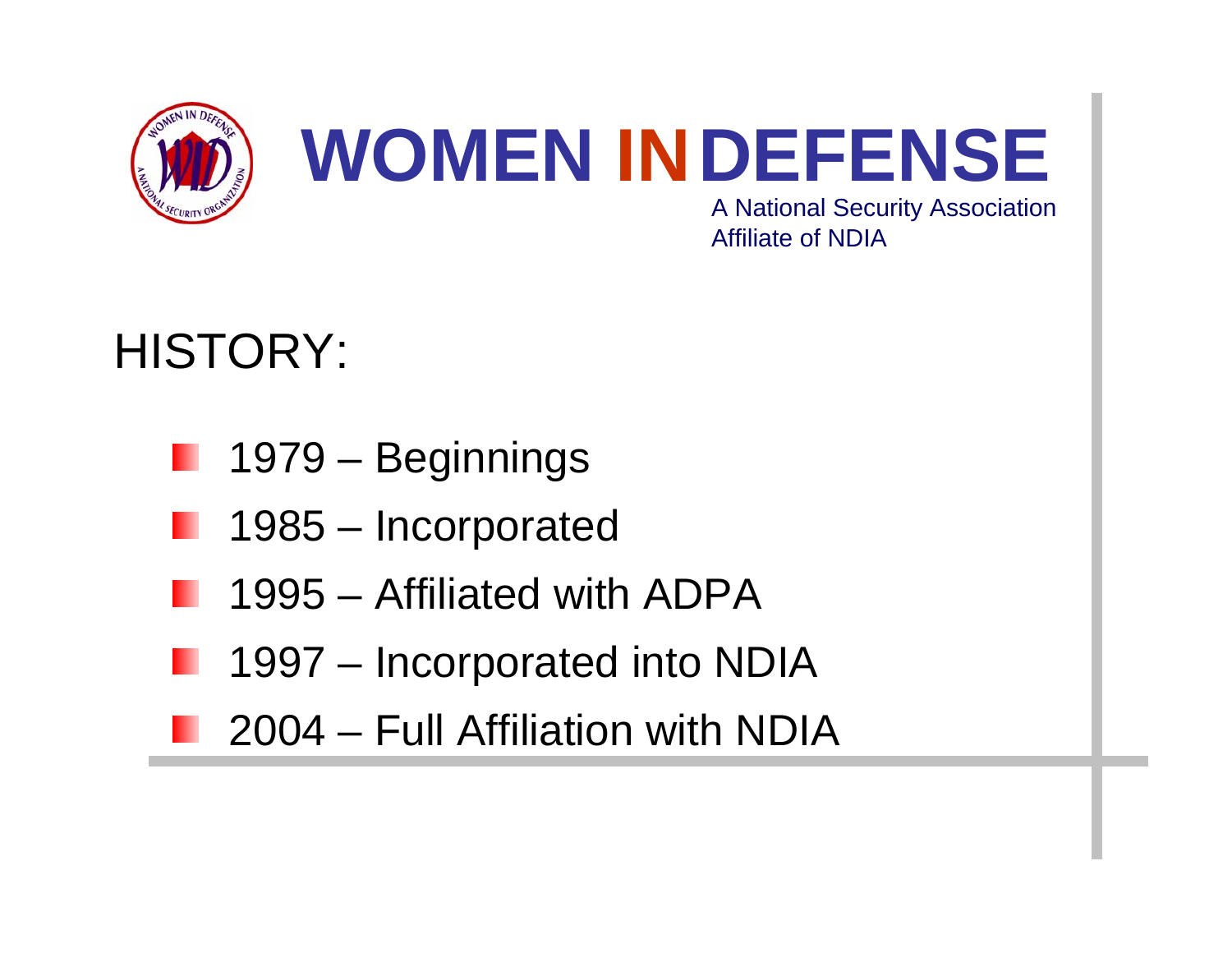

# **WOMEN INDEFENSE**

A National Security Association Affiliate of NDIA

#### CHAPTERS:

- Capital (Washington, DC)
- Chesapeake Bay
- Iowa/Illinois
- **Monmouth**
- **Picatinny**
- Rocky Mountain
- San Diego
- Tennessee Valley

#### FUTURE CHAPTERS:

- Los Angeles
- Dallas
- San Antonio
- Syracuse
- Relationship with Women in Defence Canada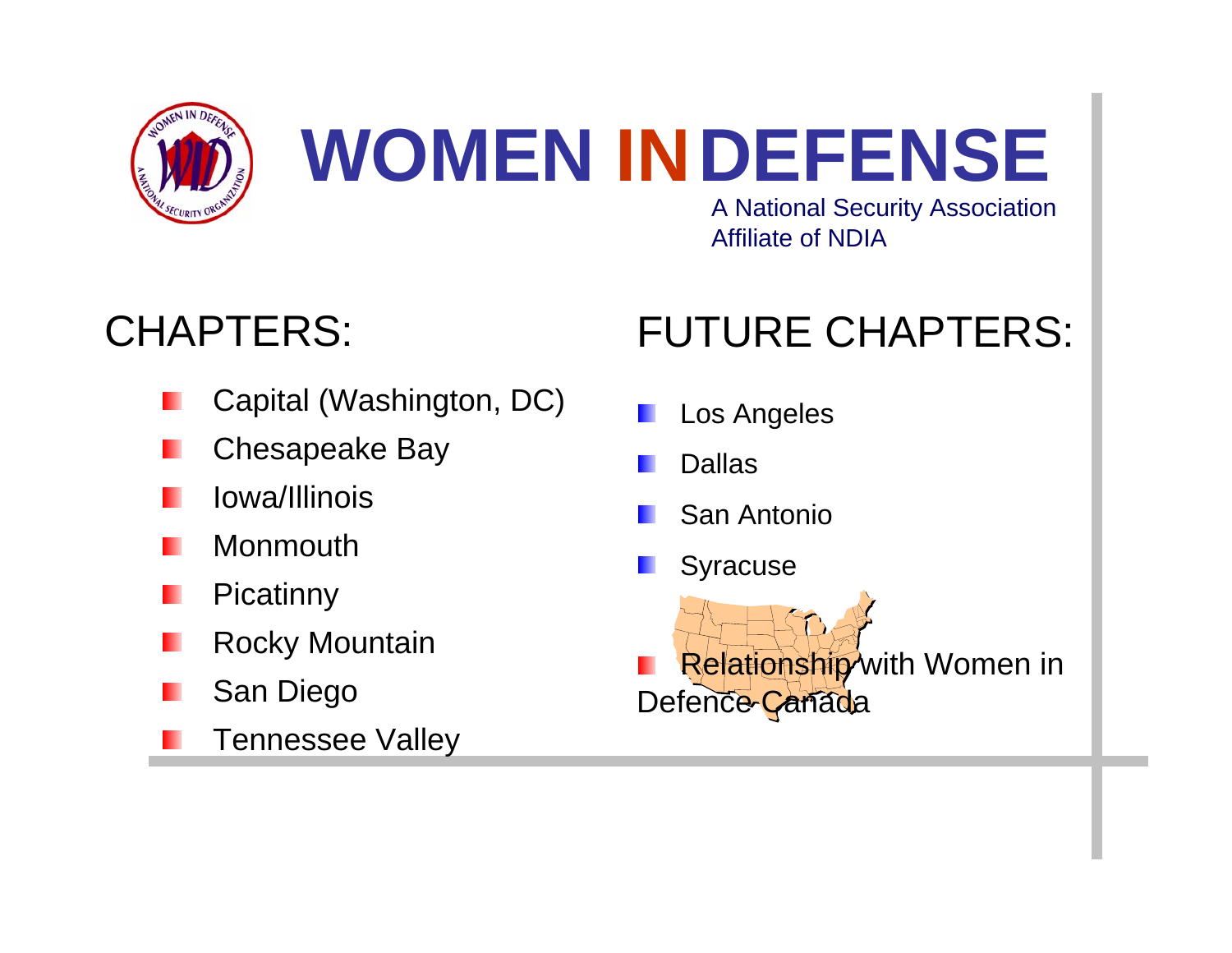

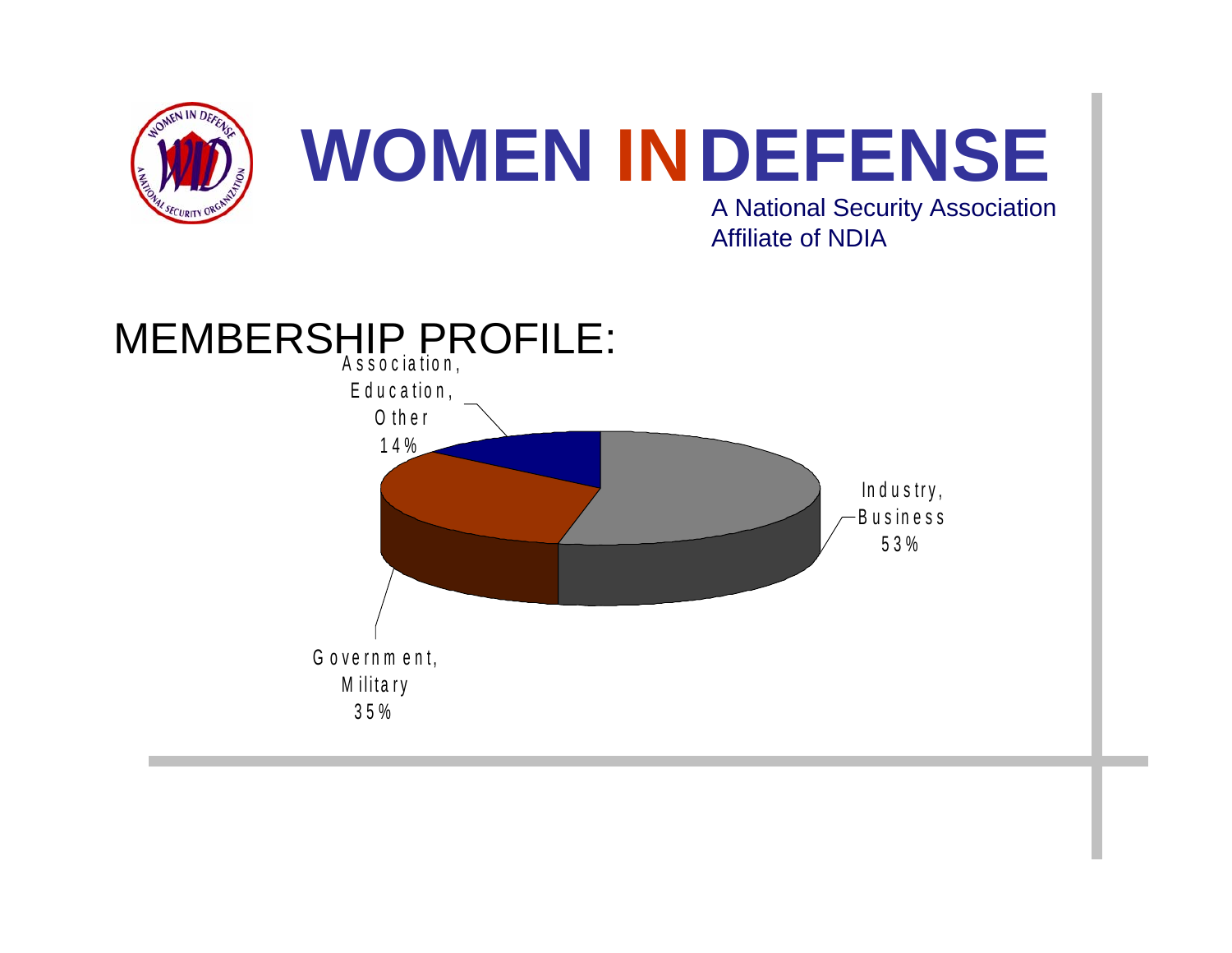

### MEMBERSHIP BENEFITS:

- Networking with senior decision makers
- Membership rates at WID & NDIA affiliate events
- Web site <u>http://wid.ndia.org</u>
- Membership & access to all NDIA benefits, including *National Defense* magazine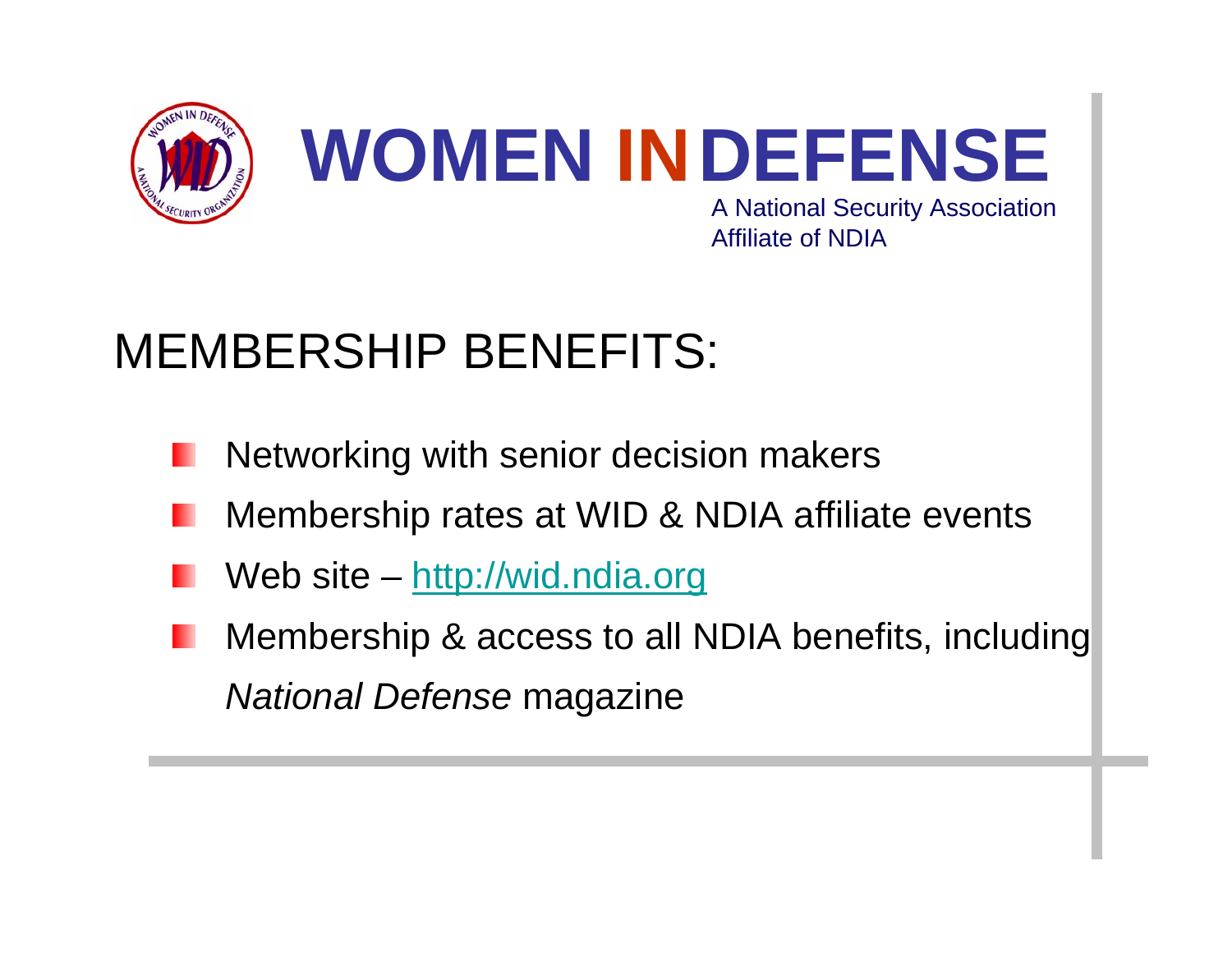

### MEMBERSHIP BENEFITS:

- Defense employment opportunities www.DefenseJobs.com
- Online access to account
- WID membership directory access
- WID member pin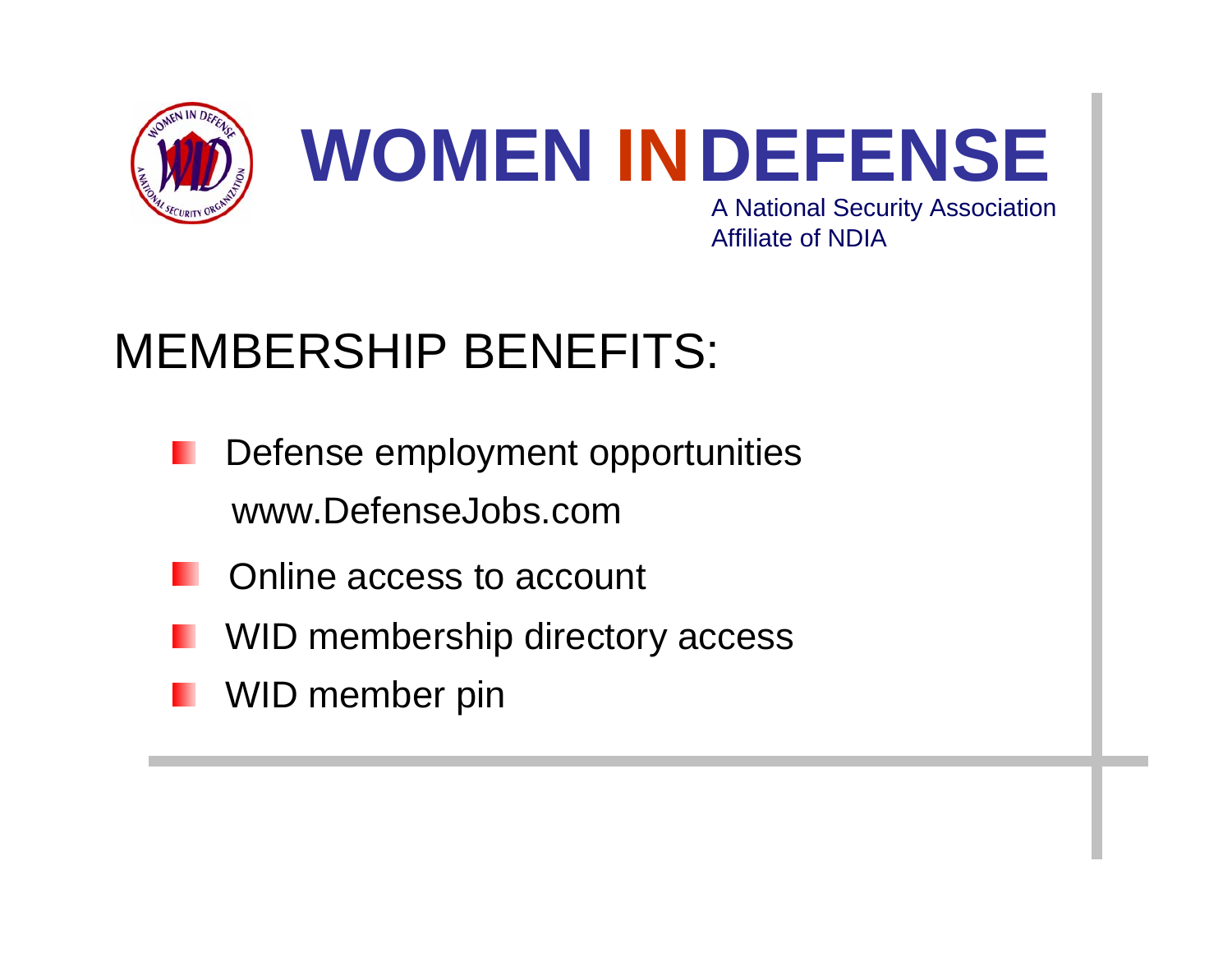

### CHAPTER RESPONSIBILITIES:

- **Recruitment**
- Retention
- Programming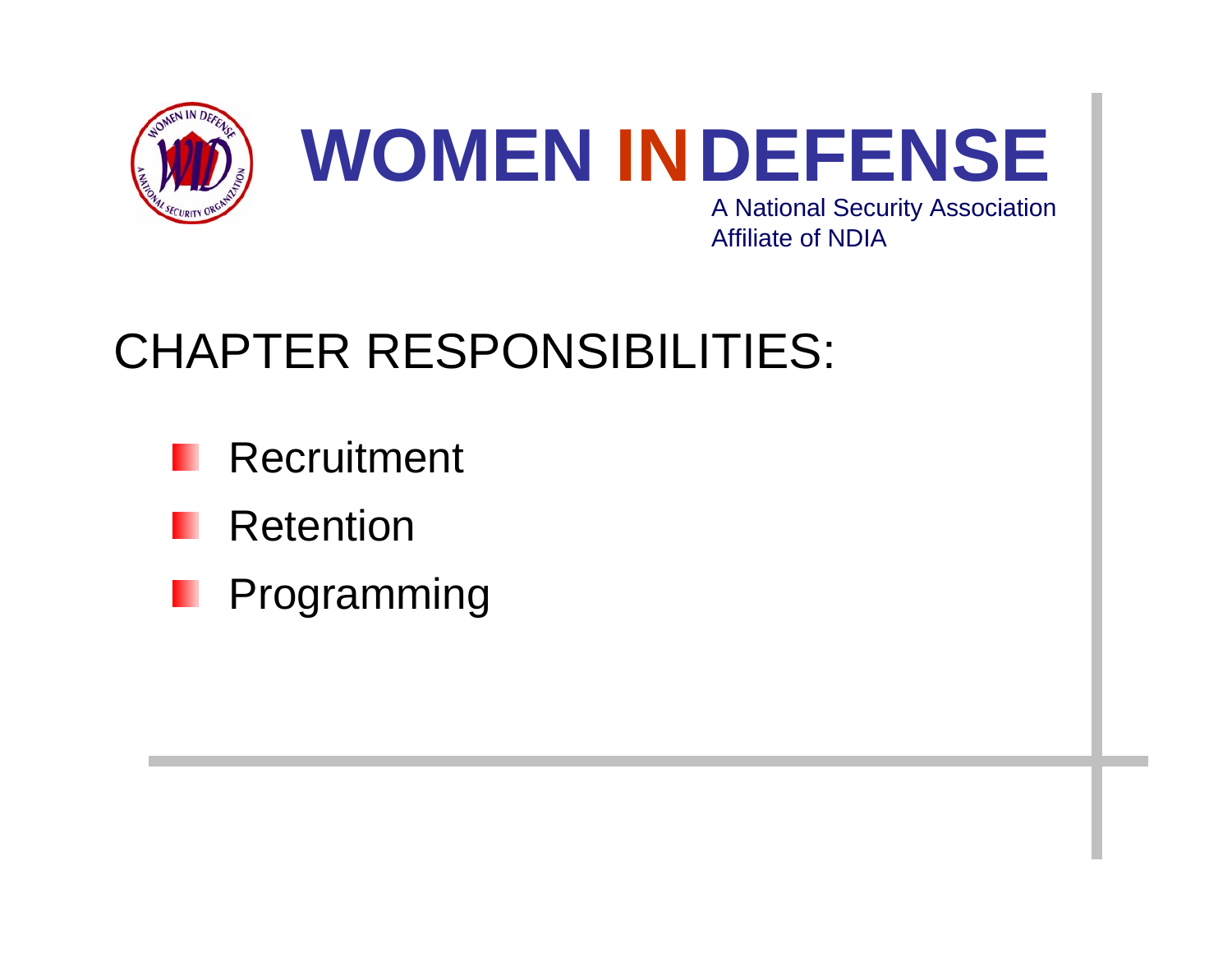

## FINANCE AND BUSINESS PRACTICES:

- Financial responsibility
- Sponsorship
- Liability insurance coverage from NDIA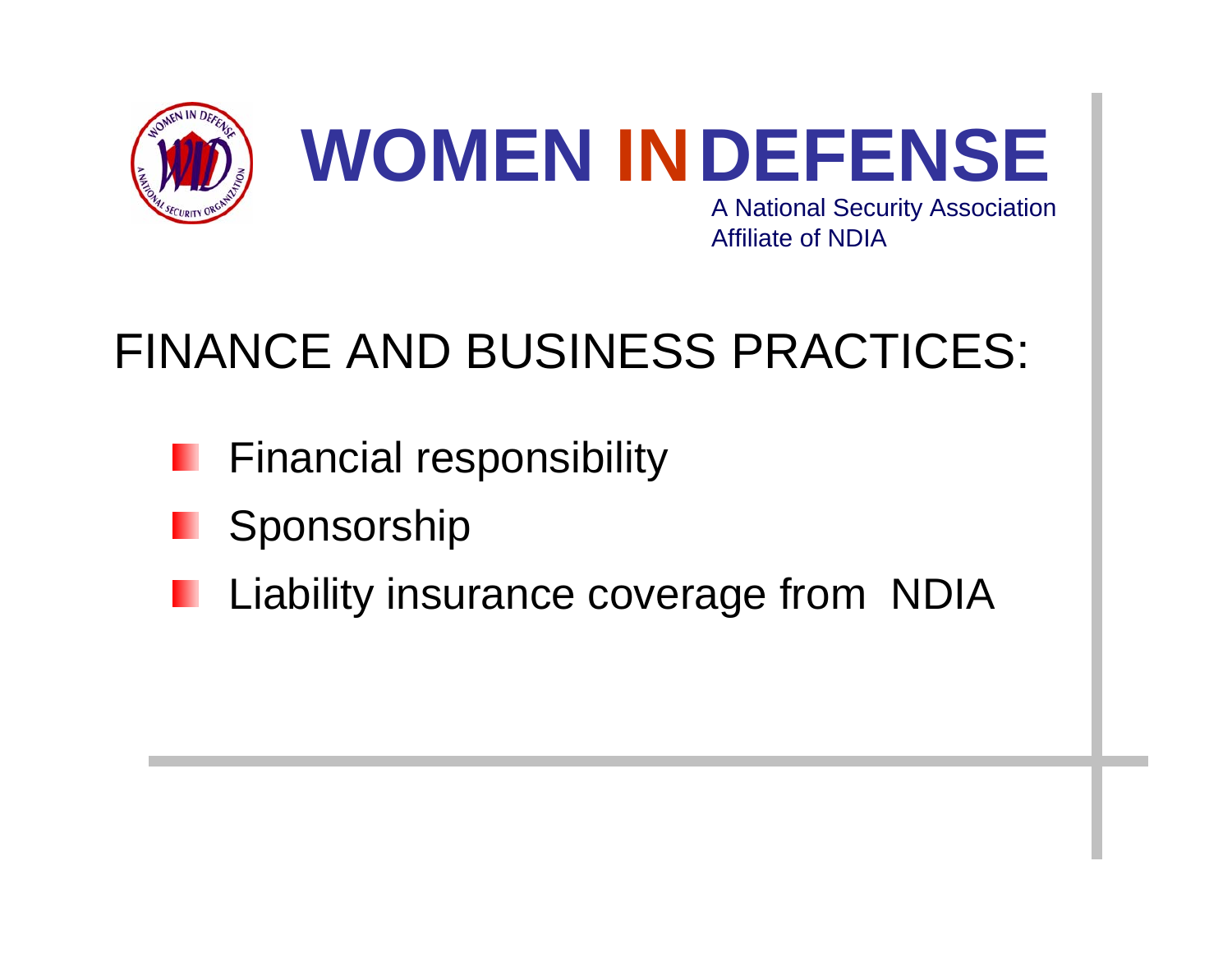

#### GOVERNANCE:

- Elected Board
- Committee Volunteers
- One Part-time Paid Staff
- Overhead Support from NDIA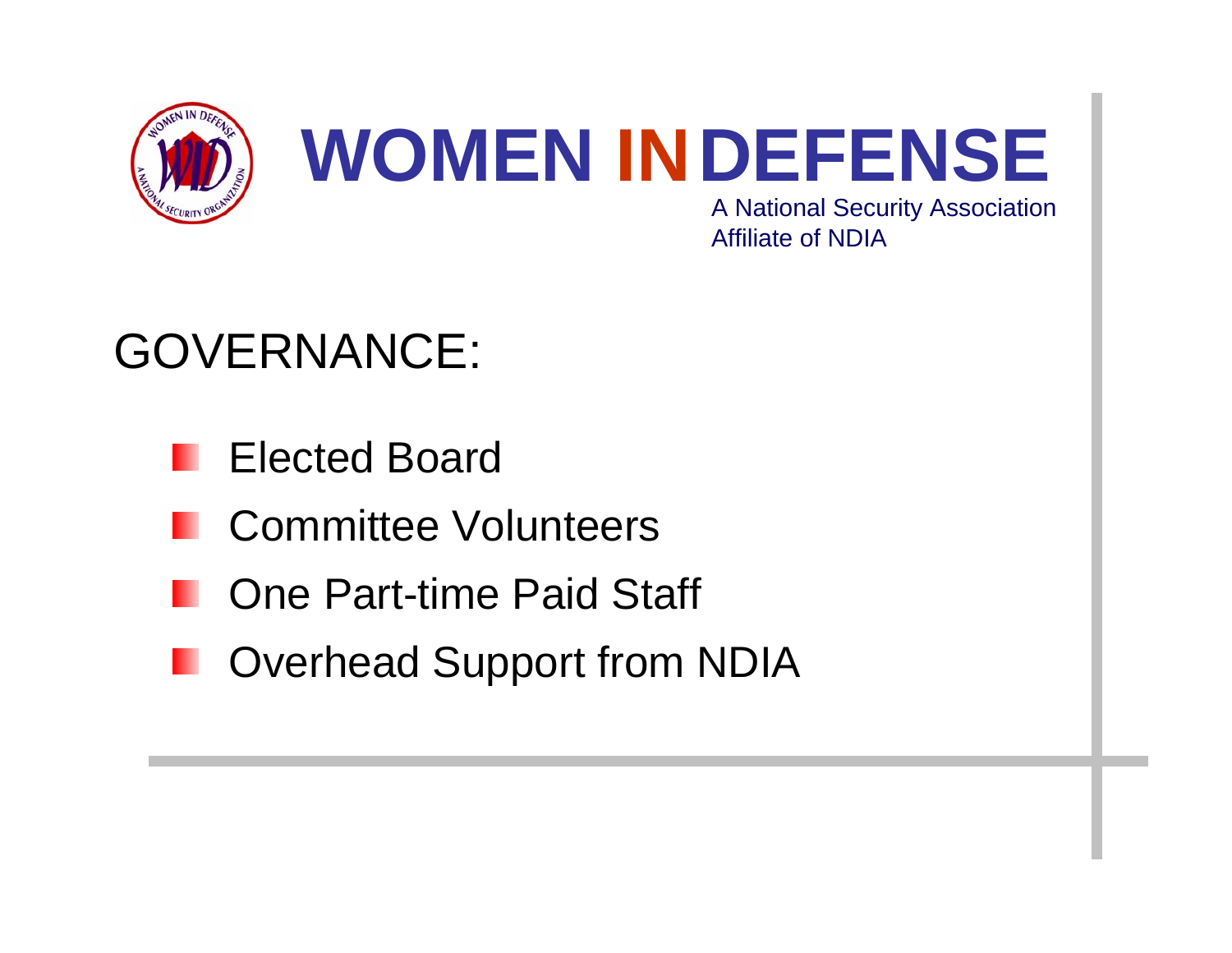

#### HORIZONS SCHOLARSHIP FUND:

#### 80+ Scholarships exceeding \$53,000 since 1990

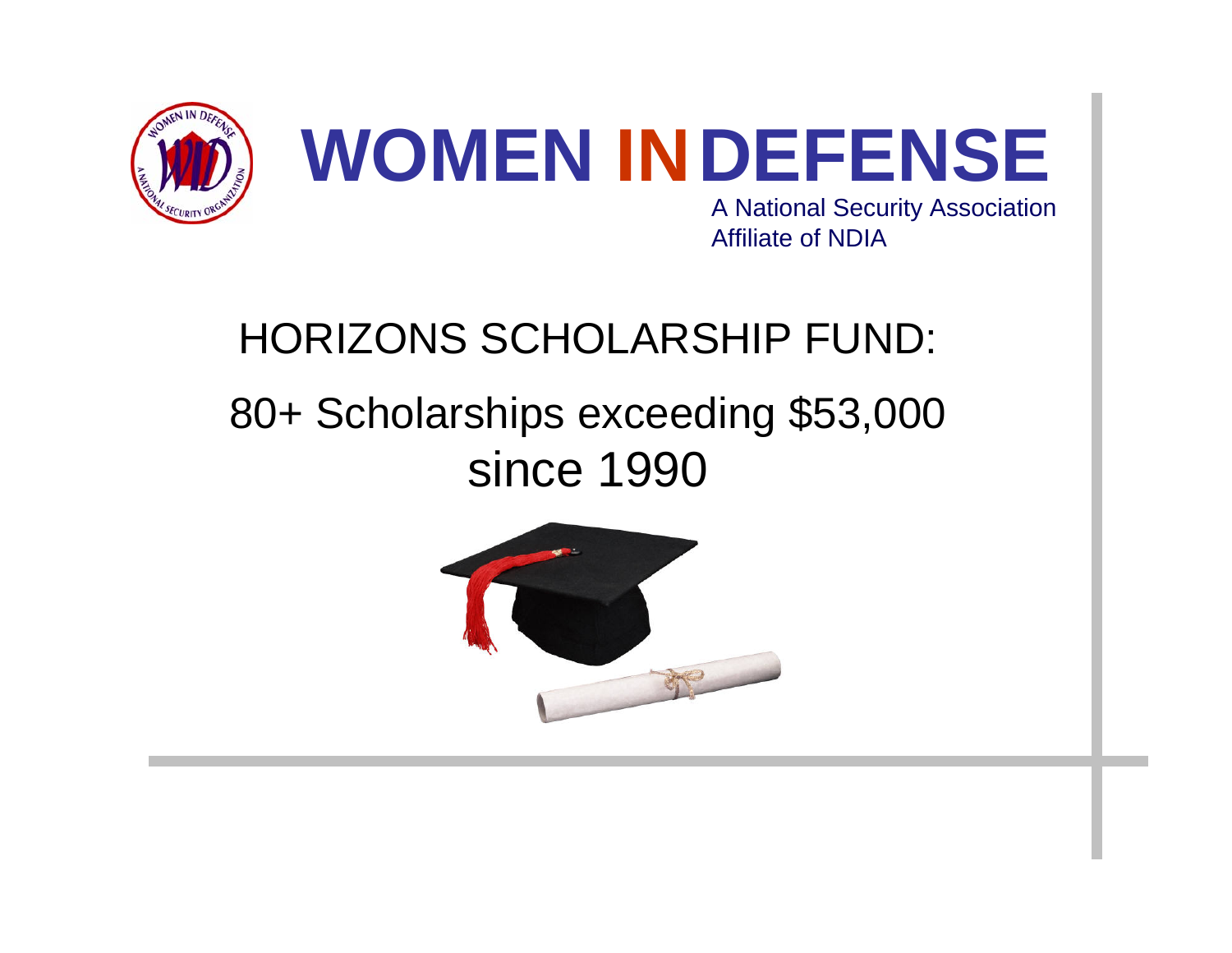

#### HORIZONS SCHOLARSHIP GOALS:

- Financially support & encourage undergrads to seek careers in national security fields
- Provide funding for continuing education to those in the national security work force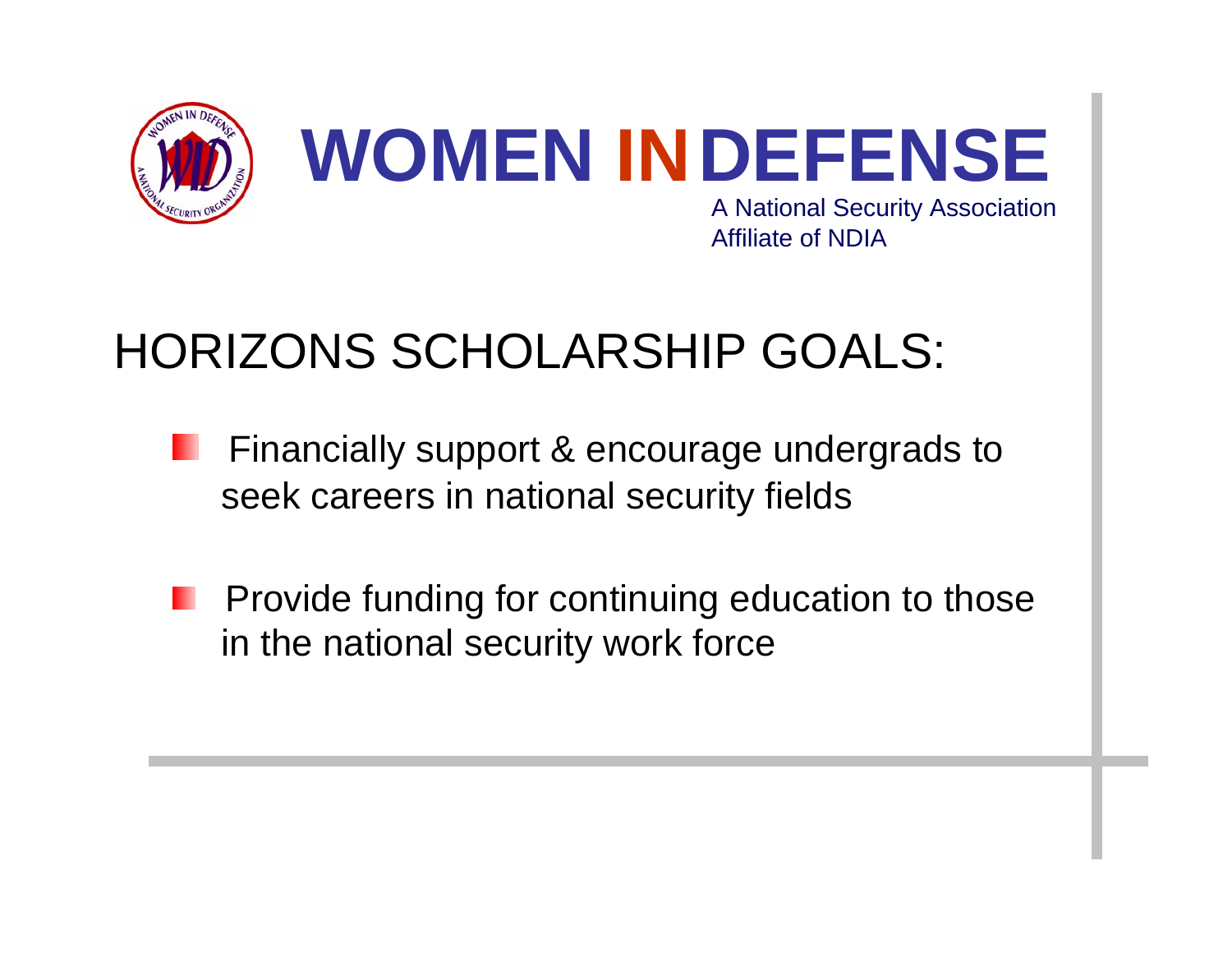

#### HORIZONS SCHOLARSHIP GOALS:

- Develop women leaders in national security organizations through education & peer support
- Encourage women to pursue educational opportunities in technical fields of study